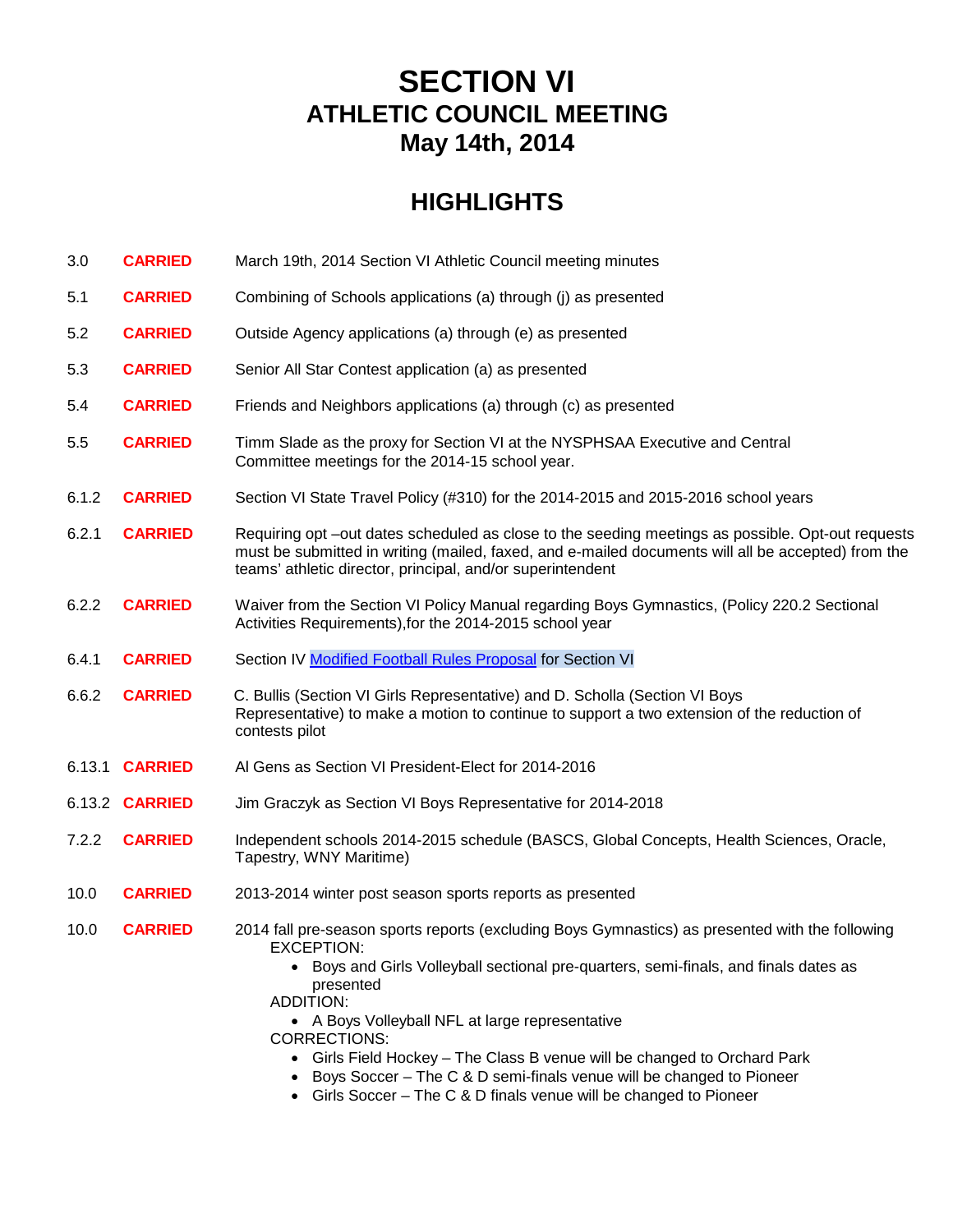# **ATHLETIC COUNCIL MEETING May 14th, 2014**

**Roll Call** (\* indicates attendance)

| President                      | Jeff Rabey *    |
|--------------------------------|-----------------|
| President-Elect                | Brett Banker*   |
| Supt Rep/Past Pres.Mike Wendt* |                 |
| Principals Rep                 | Jim Spanbauer*  |
| Boys Rep                       | Don Scholla     |
| Girls Rep                      | Cindy Bullis*   |
| <b>Executive Director</b>      | Timm Slade*     |
| Treasurer                      | Don Scholla     |
| Admin. Asst.                   | Beth Fadeley*   |
| Admin. Asst.                   | Pauline Turski* |
| Parliamentarian                | Ron Black       |
|                                |                 |

### **EXECUTIVE COMMITTEE COMMITTEE CHAIRPERSONS Guests**

Modified (Boys) Sect./Intersectional

Chem. Awareness Matt McKenna and Joe Agostinelli\*<br>
Extended Eligibility Jerry Baldelli and Gale Doe\* Extended Eligibility Jerry Baldelli Cale Doe\* Gale Doe\* Steve Penhollow\* Gale Doe\* Steve Penhollow\* Gale Doe\* Steve Penhollow\* Steve Mike Wertman\* Finance Steve Penhollow\* Mike Wertm<br>Modified (Boys) Adam Stoltman Modified (Boys) Modified (Girls) Katie McGowan\* Kevin Lester\*<br>
NYSAAA Brett Banker\* Clivia Denny NYSAAA Brett Banker\* Olivia Denny (+parents)<br>
Policy Handbook Cindy Bullis\* Cesar Marchioli\* Policy Handbook Cindy Bullis\* Cesar Marchiolis Cesar Marchiolis<br>Safety Cindy Fred Thornley Chand Brian Wild\* Treasurer Don Scholla Safety Fred Thornley Brian Wild\* Sportsmanship Doug Ames\*/J. Graczyk\* (4) Lancaster athletes\* Transfer Chairman Ron Black Trevor Brown\*<br>Veterans Trampert\* Trevor Brown Jim Trampert\*

| <b>LEAGUE</b>          | <b>REPRESENTATIVE</b>       | <b>ALTERNATE</b> |
|------------------------|-----------------------------|------------------|
| <b>BUFFALO</b>         |                             |                  |
| Superintendents Rep/AD | *Aubrey Lloyd, Emerson      | TBA              |
| <b>Principals Rep</b>  | Kevin Eberle, Intl Prep     | TBA              |
| Girls Rep              | Andrea Norton, Emerson      | TBA              |
| Boys Rep               | David Thomas Jr., Intl Prep | TBA              |
|                        |                             |                  |

# **CHAUTAUQUA CATTARAUGUS ATHLETIC ASSOCIATION (CCAA)**

Girls Rep \*Paul Ksionzyk, Olean Lynne Bemis, Clymer

Principals Rep \*Al Gens, Dunkirk TBA

# **ERIE COUNTY INTERSCHOLASTIC CONFERENCE (ECIC)**

| Matt McGarrity, Orchard Par |
|-----------------------------|
| Mike Gallagher, Hamburg     |
| Marisa Fallacaro, Eden      |
| *Jim Graczyk, Pioneer       |
|                             |

**NIAGARA FRONTIER LEAGUE (NFL)** Superintendents Rep Chris Roser, Lew-Port TBA Principals Rep \*Paul Casseri, Lew-Port Todd Sukdolak, Lockport (Sirls Rep in the North Casseri, Lew-Port 1997)<br>Girls Rep 1997 \*Jon Roth, Grand Island\* 1998 Scott Townsend, Lew-Port \*Jon Roth, Grand Island\* Boys Rep \*Patrick Burke, Lockport\* Jon Roth, Grand Island

### **NIAGARA ORLEANS (NO)**

| Superintendents Rep   | Jeff Evoy, Medina      | TBA                   |
|-----------------------|------------------------|-----------------------|
| <b>Principals Rep</b> | Mark Kruzynski, Medina | Leslie Stauss, Albion |
| Girls Rep             | *Joel Reed, CSAT       | Randy Knaak, Albion   |
| Boys Rep              | *Dave Carson. Barker   | *Doug Ames, Newfane   |

### **Superintendent Representation by BOCES**

|                             | TBA                           |
|-----------------------------|-------------------------------|
| Pete Morgante, Pine Valley  | TBA                           |
| *Michelle Bradley, Lockport | TBA                           |
| Mark Ward, Ellicottville    | TBA                           |
|                             | *Deborah Ziolkowski, Maryvale |

Superintendents Rep \*Steve Penhollow, Falconer The Pete Morgante, Pine Valley Mel Swanson, Sherman

> k \*Sandy Anzalone, Eden Mark Graff, Eden Bobbi DelBello, JFK Chris DeMarco, Sweet Home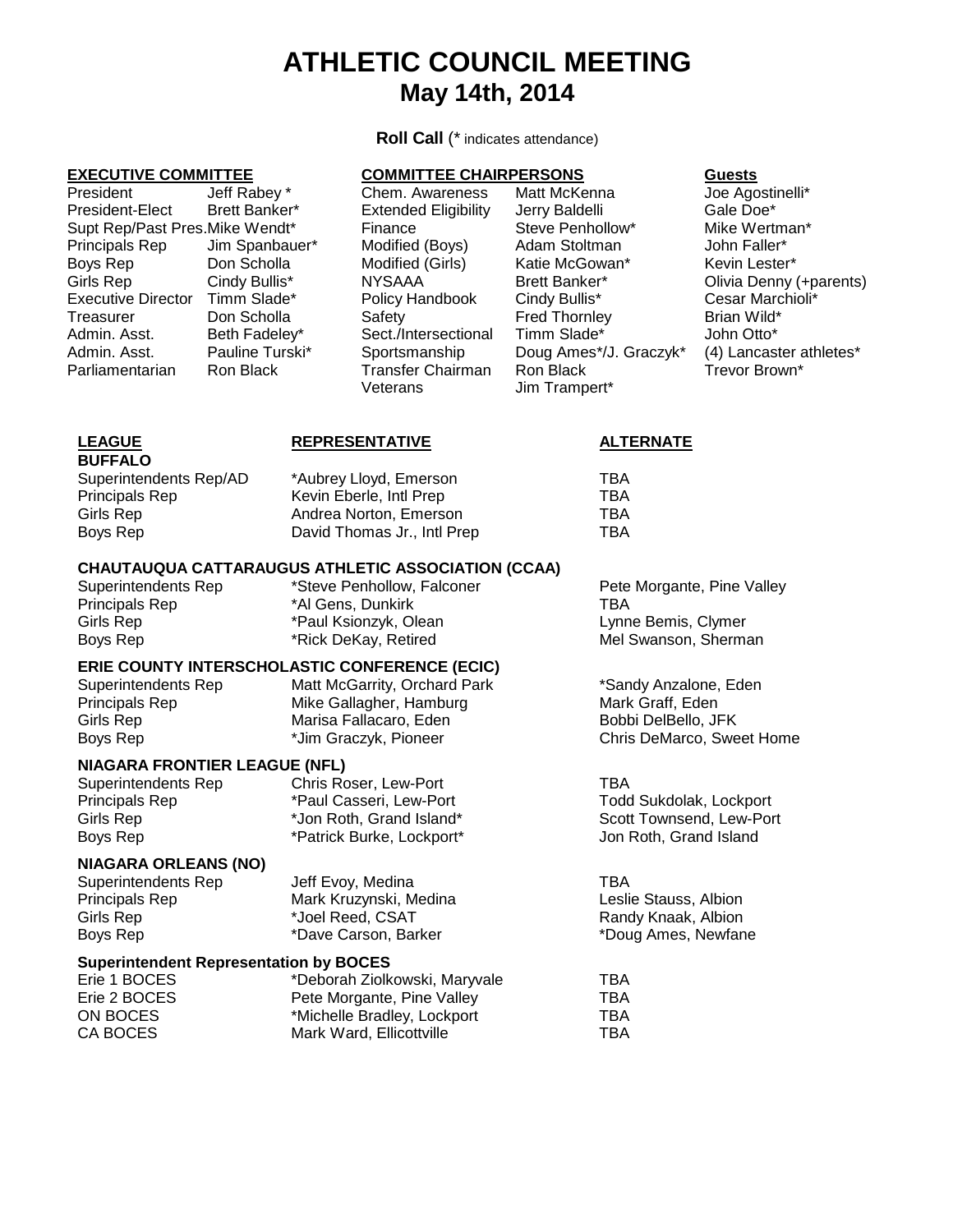# **SECTION VI ATHLETIC COUNCIL MEETING**

# **May 14th, 2014**

# **MINUTES**

| 1.0      | <b>CALL TO ORDER</b><br>1.1 Pledge of allegiance                                                                                                                                                                                                                                                                                                                                                                                                                                             | J. Rabey | jrabey@depew.wnyric.org |  |
|----------|----------------------------------------------------------------------------------------------------------------------------------------------------------------------------------------------------------------------------------------------------------------------------------------------------------------------------------------------------------------------------------------------------------------------------------------------------------------------------------------------|----------|-------------------------|--|
| 2.0      | <b>INTRODUCTIONS &amp; AWARD PRESENTATIONS</b><br>2.1 NYSAAA Recipients<br>a) 2013-2014 NYSAAA Chapter 6 Athletic Administrator Award winners<br>Gale Doe, Judith Marten's Secretarial Award<br>$\bullet$<br>Mike Wertman, Community Service Award<br>$\bullet$<br>JohnFaller, Distinguished Service Award<br>$\bullet$<br>Kevin Lester, Athletic Administrator Award<br>b) AAA Student Scholarship Essay Award winners<br>Kaelie Mathias, Kenmore West<br>Olivia Denny, Barker<br>$\bullet$ | J. Rabey | jrabey@depew.wnyric.org |  |
|          | 2.2 NYSPHSAA Scholar Athlete Team State Champion - Lancaster Boys Bowling<br>Cesar Marchioli, Lancaster High School Principal, Brian Wild, Athletic Director, 2 student-athlete bowlers                                                                                                                                                                                                                                                                                                      |          |                         |  |
|          | 2.3 NYSPHSAA Scholar Athlete Team State Champion - Lancaster Boys Basketball<br>Cesar Marchioli, Lancaster High School Principal, Brian Wild, Athletic Director, John Otto, Boys Varsity<br>Basketball Coach, 2 student-athlete basketball players                                                                                                                                                                                                                                           |          |                         |  |
|          | 2.4 NYSPHSAA Guests<br>Introduction of Joe Agostinelli, NYSPHSAA Media Content Coordinator as a guest at today's meeting.                                                                                                                                                                                                                                                                                                                                                                    |          |                         |  |
|          | 2.5 Section VI President<br>Congratulations expressed to President Rabey on obtaining his doctorate and he is thanked for his service as<br>Section VI President.                                                                                                                                                                                                                                                                                                                            |          |                         |  |
| L<br>3.0 | <b>MINUTES</b><br>Motion: To approve the March 19th, 2014 Section VI Athletic Council meeting minutes.<br><b>CARRIED</b><br>Wendt/Spanbauer                                                                                                                                                                                                                                                                                                                                                  | J. Rabey | jrabey@depew.wnyric.org |  |
| 4.0      | <b>EXECUTIVE DIRECTOR'S REPORT</b><br>4.1 WNYSO Contract Update<br>A meeting of the Section VI officials' contract negotiations team is scheduled for May 23rd, 2014 at 1:00pm<br>via teleconference to discuss the fact finding report submitted by the state office. A meeting will then be<br>scheduled with the WNYSOs negotiating committee where it will be determined if the fact finding report will<br>be accepted as submitted.                                                    | T. Slade | tslade@e1b.org          |  |
|          | 4.2 Section VI Hall of Fame Committee Update<br>On April 00 <sup>th</sup> , 004.4 K, Otal H, (On the VI Fasthell Obsinese) materials D. Depley (On the VI Hell of Fe                                                                                                                                                                                                                                                                                                                         |          |                         |  |

On April 29<sup>th,</sup> 2014, K. Stoldt (Section VI Football Chairman) met with B. Banker (Section VI Hall of Fame Committee Chairman) and J. Dunnigan (Section VI Hall of Fame Committee Assistant Chairman) to determine the agenda and logistics of the hall of fame induction ceremony during the 2014 Section VI Football Championships. Candidates are confirmed and letters of notification will be mailed in the near future.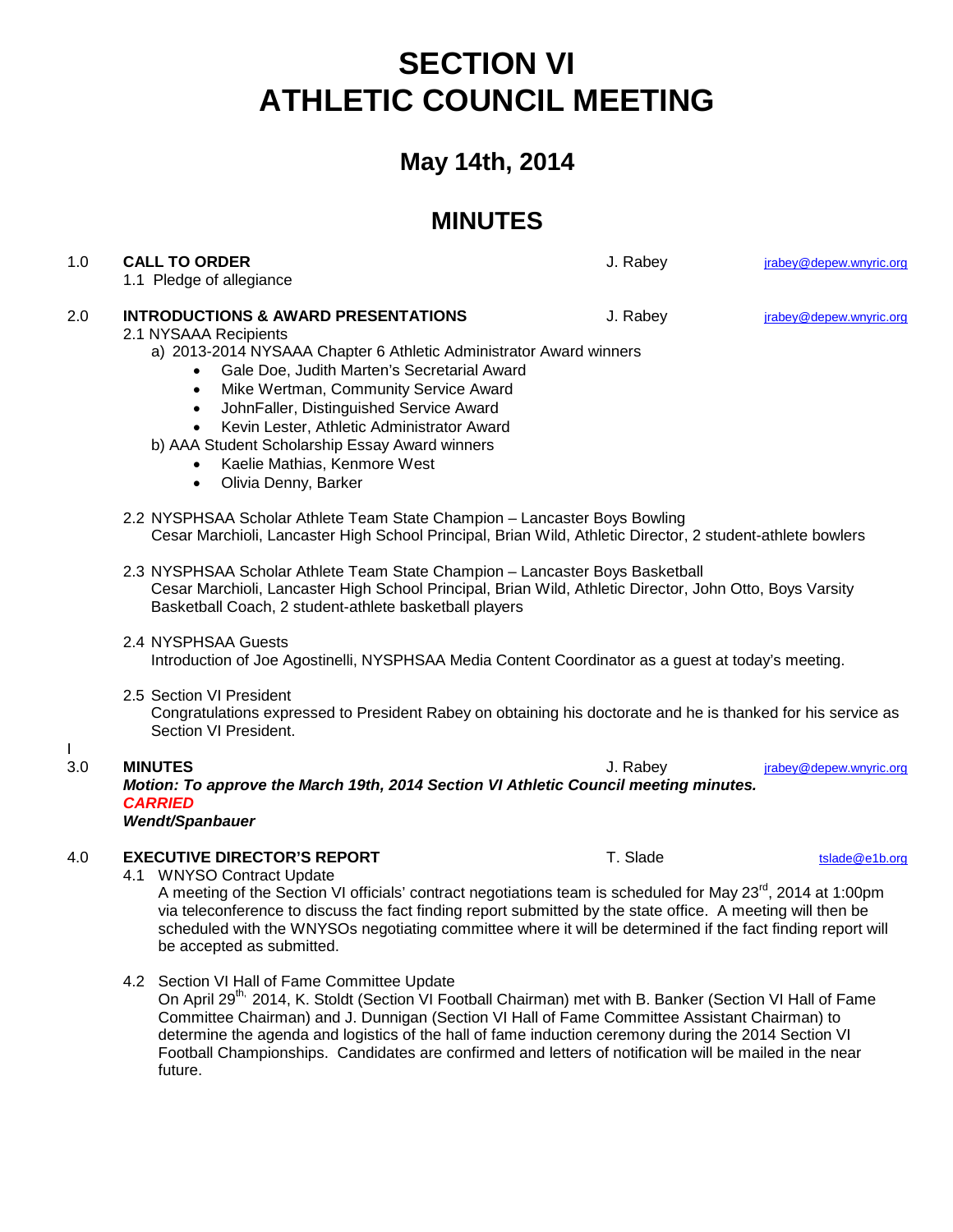# 4.3 Software Update

Investigation of MVP Software, Inc. (Sportspak) proved to be a suitable replacement for the Section's current software (ArbiterSports). However, Sportspak is not a web-based software system resulting in exorbitant costs to provide access and support to Section VI staff and its member users. Therefore, T. Slade and B. Fadeley are scheduled to meet with ArbiterSports staff the week of May 19<sup>th</sup> to resolve current issues and request changes to enhance and better match the needs of the Section.

## 4.4 USA Football Report

The USA Football clinic was held May 3<sup>rd</sup>, 2014 at Depew High School. Out of 78 Section VI football teams, 56 coaches attended. Positive feedback was reported regarding the tools and resources provided to help make student-athlete participation in football safer.

## 4.5 Boys Volleyball Update

### 4.6 Unified Sports

Unified Sports is dedicated to promoting social inclusion through shared sports training and competition experiences. T. Slade is requesting to implement Unified Sports where non-athletes participate with students with disabilities. A minimum of 8 schools is needed to participate (schools are permitted to combine teams). More information is available on the NYSPHSAA [website.](http://www.nysphsaa.org/News/Article.aspx?id=73177ee4-36d6-4dd0-99a3-09c7586a5e3c) Requests for participation and detailed information will be sent to schools in the near future.

## 4.7 NYSPHSAA Athletic Director Workshop

The mandatory NYSPHSAA athletic director workshop is scheduled for Section VI on August 25<sup>th,</sup> 2014 at Erie 1 BOCES. T. Slade and B. Banker, NYSAAA chairman are in talks to offer an LTC course as in years' past. An agenda will be e-mailed.

## 4.8 Cheerleading

M. Zielger, Section VI Cheerleading Chair and a coach representative are scheduled to attend a meeting at the state office on May 20<sup>th</sup>, 2014 to discuss the transition of cheerleading to a sport. Section VI cheerleading teams will be able to participate competitively beginning in the 2015-2016 school year as 2014- 2015 will be a transition year. More information will be distributed as it becomes available.

### 4.9 Section IV Modified Football Proposal

The following proposal was approved at the state executive/central committee meeting on May  $2^{nd}$ , 2014:

*"Section IV shall be permitted to adopt a two-year pilot program in modified football that will allow*  implementation of revised modified football rules. Each school participating shall be required to provide injury data from its 2013 modified football season practices and games, to serve as a baseline of *information prior to its participation in the pilot program. The injury report must be completed again after the 2014 and 2015 seasons, and submitted to the local sections, and to Todd Nelson at NYSPHSAA, and state modified football coordinator Steve Nolan. With sectional approval, other sections may participate in this pilot program, contingent upon submission of baseline data prior to participation in the program, and completion of annual injury reports."*

Approval will be sought during the modified committee report at today's meeting to allow Section VI leagues to follow the Section IV modified football proposal.

# 4.10 Wrestling Litigation (2014)

Section VI received a notice of claim pertaining to a student-athlete who allegedly contracted herpes gladitorium during a wrestling match. Unlike previously received notice of claims, this one is filed directly against a student-athlete opponent, member school, and Section VI.

### 4.11 Modified Boys Representative

Adam Stoltman has accepted the Superintendent's position at Alden Central Schools; therefore he will be stepping down from his position as Section VI Modified Representative. B. Banker, Section VI Nominations Committee Chairman will solicit recommendations in the near future.

# 5.0 **COMMUNICATIONS** T. Slade [tslade@e1b.org](mailto:tslade@e1b.org)

- 5.1 *Motion to approve Combining of Schools applications (a) through (j) as presented*
	- a) Westfield with Chaut. Lake, Girls Swim, V
	- b) Portville with Olean, Girls Swim, V
	- c) Franklinville with Allegany Limestone, Girls Swim, V
	- d) Forestville with Silver Creek, Cross Country, Boys & Girls V
	- e) Forestville with Silver Creek, Boys Soccer V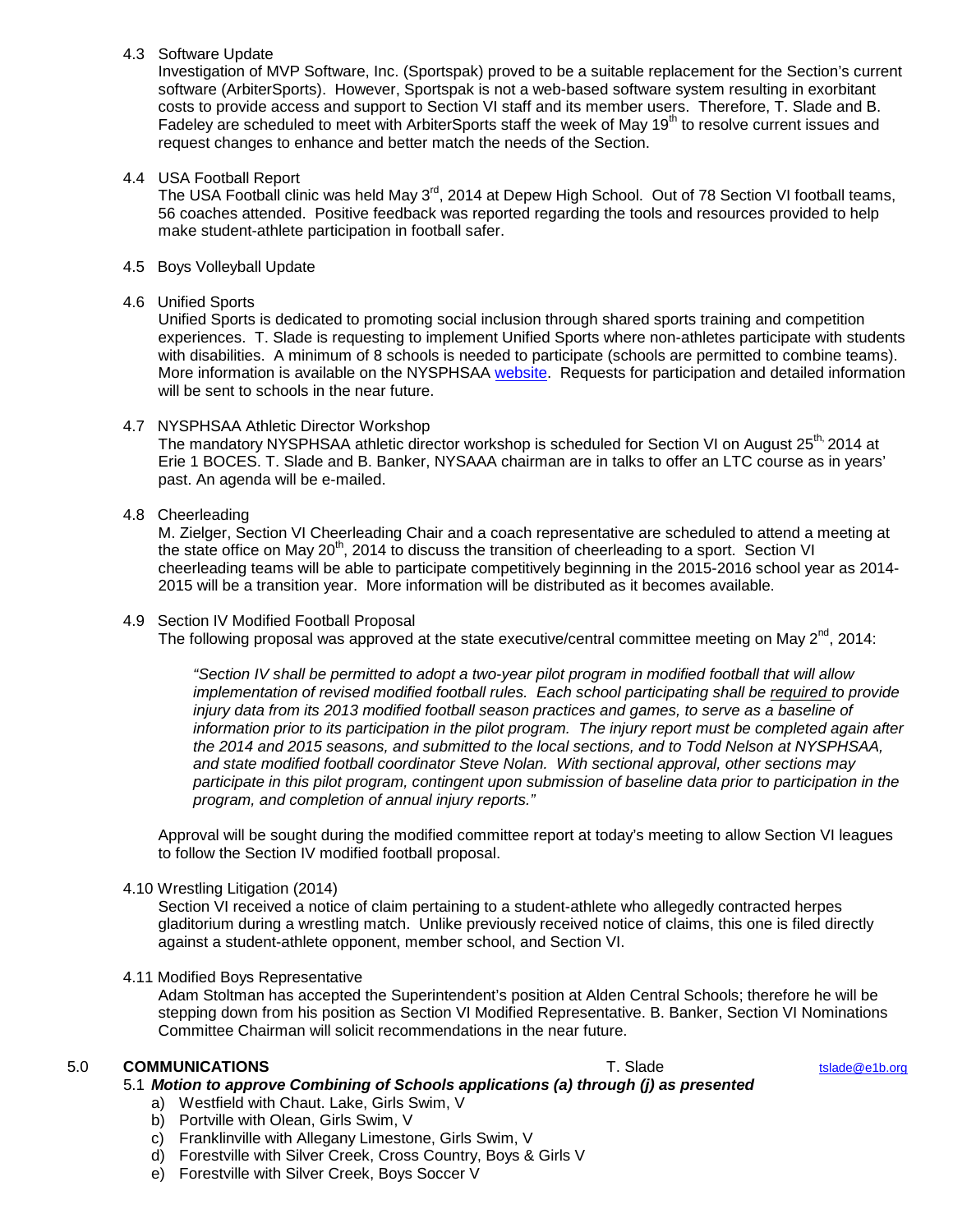- f) Forestville with Silver Creek, Girls Soccer V
- g) Sherman, Panama with Clymer, Football, JV
- h) Chautauqua Lake with Panama, Boys Swim, V<br>i) Dunkirk, Forestville and Silver Creek with Fred
- Dunkirk, Forestville and Silver Creek with Fredonia, Girls Swim, V
- j) Sherman with Clymer, Bowling Boys & Girls V
- k) Westfield with Brocton, Bowling Boys, V
- l) Panama, Sherman with Clymer, Track Boys & Girls, V
- m) Kenmore East with Kenmore West as Kenmore Field Hockey, V, JV
- n) Kenmore East with Kenmore West as Kenmore Girls Gymnastics, V
- o) Kenmore East with Kenmore West as Kenmore Girls Ice Hockey, V
- p) Kenmore East with Kenmore West as Kenmore Rifle, V
- q) Williamsville East, North & South as Williamsville for Girls Ice Hockey, V, JV
- r) West Seneca East & West as West Seneca for Girls Ice Hockey, V
- s) Iroquois with Lancaster for Girls Ice Hockey V
- t) Holland with East Aurora for Wrestling, V *(pending receipt of application)*

### *Graczyk/Bullis*

*CARRIED*

## 5.2 *Motion to approve Outside Agency applications (a) through (e) as presented*

- a) B&G Cross Country, WNY Track & Field Officials Cross Country Invitation, 9/20/14, at Beaver Island State Park, co-sponsored by Grand Island HS and WNY Track & Field Officials Assoc. (Insurance pending)
- b) Girls JV & Varsity Volleyball Scrimmage Tournament, 8/27/14, at Buffalo Niagara Court Center, cosponsored by West Seneca West HS & Buffalo Niagara Court Center
- c) Girls Varsity Volleyball Tournament, 10/11/14, at Buffalo Niagara Court Center, co-sponsored by West Seneca West HS & Buffalo Niagara Court Center
- d) Boys JV and Varsity Volleyball Scrimmage Tournament, 8/28/14, at Buffalo Niagara Court Center, cosponsored by West Seneca West HS & Buffalo Niagara Court Center
- e) Girls JV Volleyball Tournament, 9/27/14, at Buffalo Niagara Court Center, co-sponsored by West Seneca West HS & Buffalo Niagara Court Center *Wendt/Banker*

*CARRIED*

# 5.3 *Motion to approve Senior All Star Contest application (a) as presented*

a) Chautauqua County Senior All-Star Boys and Girls Soccer games, 11/9/14, at Jamestown HS Martin Rd. Sports Complex, co-sponsored by Jamestown HS

*Casseri/Wendt CARRIED*

# 5.4 *Motion to approve Friends and Neighbors applications (a) through (c) as presented*

- a) Elmwood Franklin *(application and check received)*
- b) New Life Christian (*application and check received)*
- c) Southern Tier Catholic *(pending application and check)*
- *Burke/Bullis*

*CARRIED*

5.5 *Motion to approve Timm Slade as the proxy for Section VI at the NYSPHSAA Executive and Central Committee meetings for the 2014-2015 school year. Wendt/Banker CARRIED*

# 6.0 **STANDING COMMITTEE REPORTS**

6.1 Finance Committee [April Report](http://www.section6.e1b.org/cms/lib/NY19000854/Centricity/Domain/14/Minutes%20Finance/Finance13-4.pdf) T. Slade T. Slade [dscholla@e1b.org](mailto:dscholla@e1b.org)

6.1.1 Treasurer's Report - [May Report](http://www.section6.e1b.org/cms/lib/NY19000854/Centricity/Domain/14/Minutes%20Finance/Treas.Report_5.2014.pdf)

The finance committee has directed D. Scholla, Section VI Treasurer to form a committee to investigate what NYS sections are charging for admission prices, review sectional post season prices and sectional venue costs, and investigate other areas where the Section can financially assist its member schools.

6.1.2 Section VI State Travel Policy

The Section VI State Travel Policy dictates items to be paid for by the Section when Section VI members travel to state championships. The policy, as currently stated, is set to expire June 30<sup>th</sup>, 2014.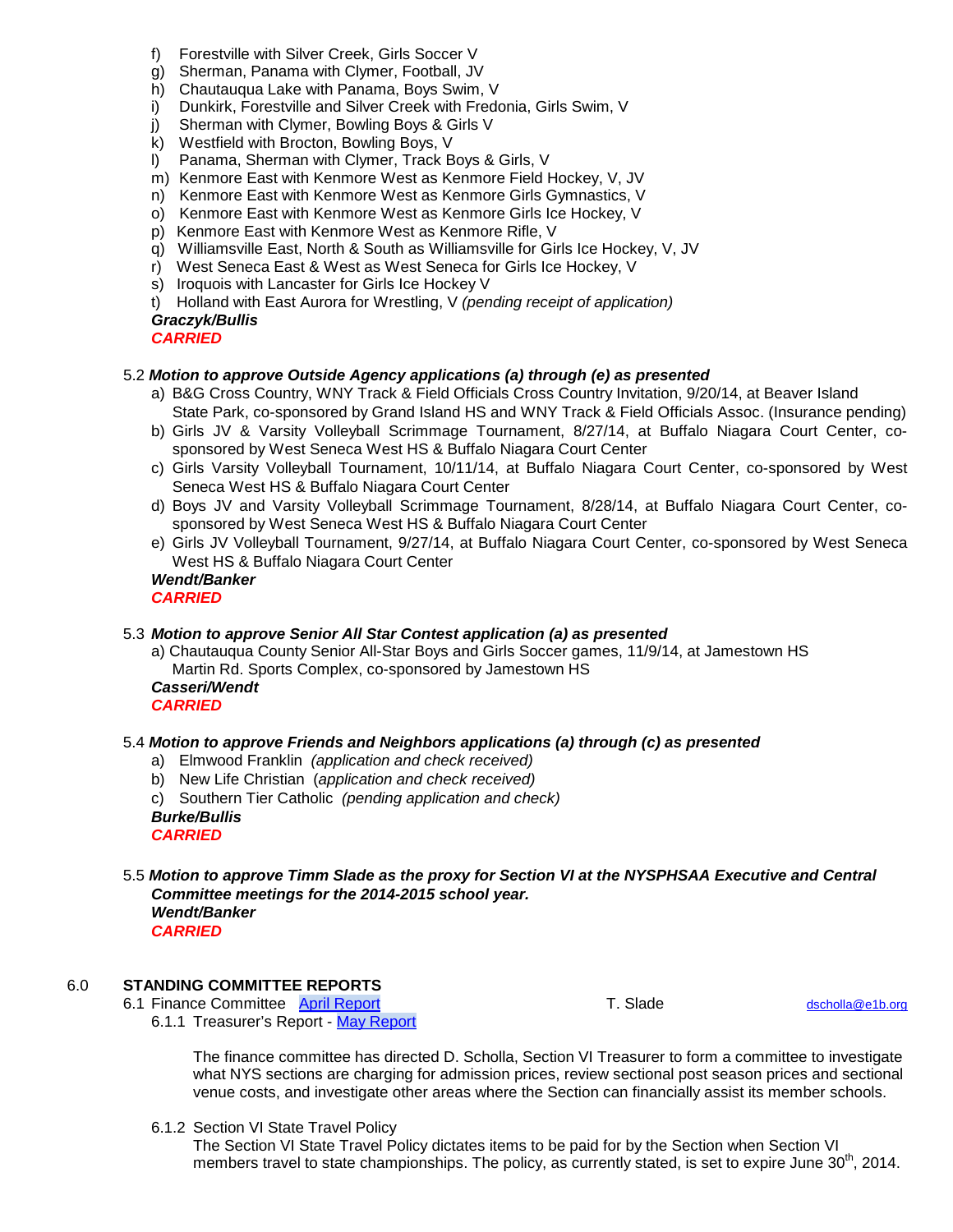*Motion to approve the Section VI State Travel Policy (#310) as stated for the 2014-2015 and 2015- 2016 school years. Reed/Roth CARRIED*

6.2 Sectional/Intersectional [April Report](http://www.section6.e1b.org/cms/lib/NY19000854/Centricity/Domain/14/Minutes%20Sectional%20Intersectional/SecIntsec14.4.pdf) T. Slade T. Slade [tslade@e1b.org](mailto:tslade@e1b.org)

6.2.1 Opt-Out Regulations

Recent issues have prompted concerns regarding the inconsistency of opt-out regulations across all sports. The process has become cumbersome for the Section office as schools are trying to opt-out after the date given. As recommended at the February 2014 sectional intersectional committee meeting, T. Slade has met with a number of Section chairpersons, who agreed to move the opt-out dates closer to the seeding meeting dates.

*Motion to approve requiring opt –out dates scheduled as close to the seeding meetings as possible. Opt-out requests must be submitted in writing (mailed, faxed, and e-mailed documents will all be accepted) from the teams' athletic director, principal, and/or superintendent. Burke/Roth CARRIED*

6.2.2 Section VI Boys Gymnastics

*Nothing to report*

Only 4 teams (Hamburg, Williamsville North, Williamsville South, & Williamsville East) are participating in boys gymnastics for the 2014 fall season.

As per the Section VI Policy Manual (220.2):

*In order to have classification matches, meets, or tournaments, there must be a minimum of five (5) teams per classification. All exceptions to the minimum number must be approved by the Athletic Council.*

- There are no regional or state championships for boys gymnastics.
- Although minimal, there is a cost to the Section (ticket takers, awards, officials, etc.).

*Motion to approve a waiver from the Section VI Policy Manual regarding Boys Gymnastics, (Policy 220.2 Sectional Activities Requirements), for the 2014-2015 school year. Graczyk/Bradley CARRIED (7 opposed)*

| 6.3 Safety<br>Nothing to report                                                                                                                                                                            | F. Thornley               | fthornley@eastauroraschools.org                          |
|------------------------------------------------------------------------------------------------------------------------------------------------------------------------------------------------------------|---------------------------|----------------------------------------------------------|
| 6.4 Modified Report                                                                                                                                                                                        | A. Stoltman<br>K. McGowan | astoltman@aldenschools.org<br>kmcgowan@wilson.wnyric.org |
| 6.4.1 Motion to approve the Section IV Modified Football Rules Proposal for Section VI<br><b>Wendt/Casseri</b><br><b>CARRIED</b>                                                                           |                           |                                                          |
| *Section VI leagues have the option to adopt/not adopt the modified football rules proposal.<br>*If adopted, individual schools' 2012-2013 injury reports are due to the Section office by June 6th, 2014. |                           |                                                          |
| 6.5 Policy<br>Nothing to report                                                                                                                                                                            | C. Bullis                 | cbullis@ntschools.org                                    |
| *C. Bullis to work with Section office staff to update the Policy Manual resulting from the vote on agenda item<br>6.1.2                                                                                   |                           |                                                          |
| 6.6 State Executive Committee/Central Committee<br>Superintendent<br>a)<br>Nothing to report                                                                                                               | M. Wendt                  | mwendt@wilson.wnyric.org                                 |

b) Principal and The Contract of the Spanbauer and J. Spanbauer and ispanbauer generalism is a set of the Spanbauer and The Tennes of the Tennes of the Tennes of the Tennes of the Tennes of the Tennes of the Tennes of the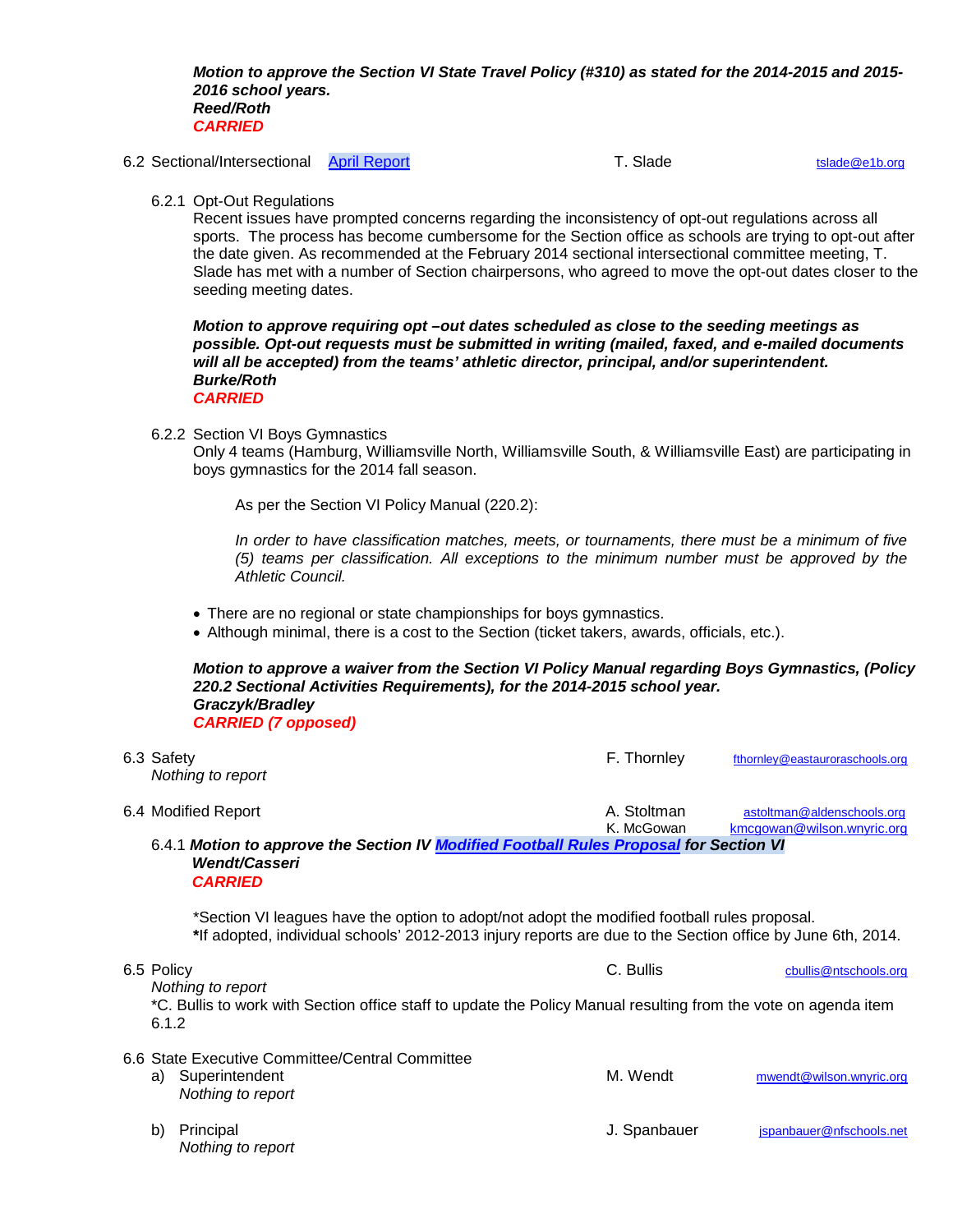- -

Girls Rep C. Bullis [cbullis@ntschools.org](mailto:cbullis@ntschools.org) 6.6.1 Items of interest as a result of the May  $2^{nd}$ , 2014 state meeting include:

- Consider the use of NFHS rules for all applicable sports DEFEATED
- Consider eliminating "Academic Advantage" as one of the waivers of the NYSPHSAA transfer rule beginning with the 2014-2015 school year –TABLED
- Consider requiring parents to be "legally" separated (i.e. legally binding separation decree from a court of competent jurisdiction) beginning with the 2014-2015 school year – NO ACTION
- Consider approval for girls basketball to utilize a 35 second shot clock DEFEATED
- Consider approval for Kenmore West High School as the site of the 2015 NYSPHSAA Girls Gymnastics Championships – APPROVED
- Consider allowing coaches to play in the practice round of the boys golf championships at their own expense in a supervisory capacity – DEFEATED
- Consider approval to permit one Board of Education approved track & field coach per qualified athlete, free entry into the State Track & Field Championships (Indoor & Outdoor) with a limit of 6 coaches per school - APPROVED

### 6.6.2 Fiscal Concerns

The following proposals are possible action items on the August 2014 state executive committee meeting agenda:

Section III: "To balance the number of varsity sport team contests offered during the winter regular sport season to a maximum of 20 contests, starting with the 2014-2015 school year, by increasing the number of varsity basketball games from 18-20.

Section IV: "To balance the number of varsity contests offered during the winter regular sports season to a maximum of 20 contests, by increasing the number of varsity (only) basketball games from 18-19 during the 2014-15 school year and by increasing the number of varsity (only) games from 19-20 for the 2015-16 school year.

\*If a motion pertaining to the fiscal concerns is not approved, the number of contests will revert back to the maximum allowable.

# *Motion to direct C. Bullis (Section VI Girls Representative) and D. Scholla (Section VI Boys Representative) to make a motion to continue to support a two extension of the reduction of contests pilot Wendt/Penhollow*

*CARRIED*

*Reports were e-mailed to the executive committee*

\*A written (fax, e-mail, or mail) will be required by each school, signed by BOTH the superintendent and athletic director, agreeing to the support of a two year extension of the reduction of contests, if taken back to the sections after the summer state meeting.

d) NYSPHSAA Ad Hoc Committee Cheerleading M. Ziegler [mziegler@lancaster.wnyric.org](mailto:mziegler@lancaster.wnyric.org) February 8<sup>th, 2</sup>015 is the tentative date for the Section VI Cheerleading Championship as it currently conflicts with the ECIC championship.

| 6.7 | <b>Extended Eligibility</b><br>Nothing to report | G. Baldelli | balduche@aol.com                          |
|-----|--------------------------------------------------|-------------|-------------------------------------------|
| 6.8 | <b>Chemical Awareness</b><br>Nothing to report   |             | M. McKenna mmckenna@lackawanna.wnyric.org |
|     | 6.9 Transfer/Foreign Student                     | T. Slade    | tslade@e1b.org                            |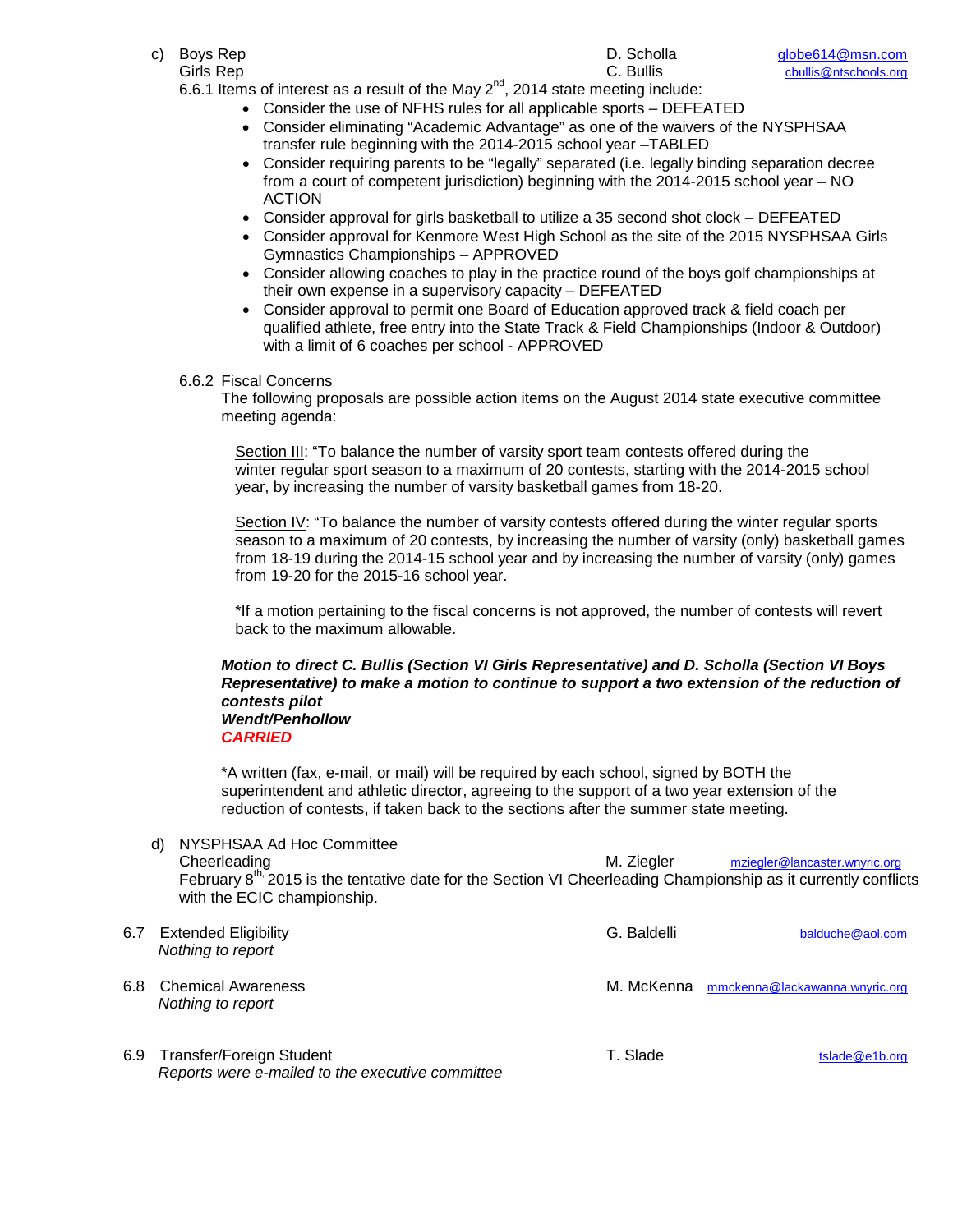- 6.10 Sportsmanship **6.10 Sportsmanship** J. Graczyk *[jgraczyk@pioneercsd.org](mailto:%20jgraczyk@pioneercsd.org)* D. Ames [dames@newfane.wnyric.org](mailto:dames@newfane.wnyric.org) The annual Section VI Recognition Dinner is scheduled for Wednesday, August 27<sup>th</sup>, 2014 at The Columns restaurant. Leagues are to submit award recipients' information to D. Ames and J. Graczyk. More information will be e-mailed as it becomes available. 6.11 Veterans **Galactic Except Contract Contract Contract Contract Contract Contract Contract Contract Contract Contract Contract Contract Contract Contract Contract Contract Contract Contract Contract Contract Contract Co** The annual Section VI Veterans Dinner is scheduled for September 2014. A venue is being investigated. 6.12 Mixed Competition **Accord Competition** J. Spanbauer *j*spanbauer@nfschools.net Note: An investigation of the definition of "significant adverse effects" is still being conducted. 6.13 Nominations B. Banker [bbanker@kenton.k12.ny.us](mailto:bbanker@kenton.k12.ny.us) 6.13.1 *Motion to approve Al Gens as Section VI President-Elect for 2014-2016 Penhollow/Roth CARRIED* 6.13.2 *Motion to approve Jim Graczyk as Section VI Boys Representative for 2014-2018 Spanbauer/Roth* **CARRIED** 6.14 Corporate Sponsorship T. Slade T. Slade [tslade@e1b.org](mailto:tslade@e1b.org) The Section has received approximately \$32,000 from corporate sponsors, which is used to send studentathletes to state championships (this amount may change depending on a possible state ball contract). 7.0 **SPECIAL COMMITTEE REPORTS** G. Kaszubski [gkaszubski@clarenceschools.org](mailto:gkaszubski@clarenceschools.org) *Nothing to report* 7.2 Charter Schools **T.** Slade the state of the state of the state of the state of the state of the state of the state of the state of the state of the state of the state of the state of the state of the state of the state 7.2.1 Charter School Ad Hoc Committee Meeting Report The following recommendations were made by the charter school ad hoc committee May  $8<sup>th</sup>$ , 2014: 1.) Investigate the possibility of charter schools being affiliated with a league (ECIC) • The ECIC has agreed to review this recommendation and will notify the Section of their
	- decision.
	- 2.) Provide the charter schools with a sectional liaison
		- If the ECIC is not in favor of taking on the charter schools as affiliate members, then it is recommended to create a sectional liaison position (paid). The committee is interested in appointing a current sitting athletic director to meet with the charter schools on a monthly basis.
	- 3.) Section VI Executive Director to meet with the charter schools' athletic directors and school leaders on a regular basis regarding league development.

### 7.2.2 *Motion to approve the Independent schools 2014-2015 schedule (BASCS, Global Concepts, Health Sciences, Oracle, Tapestry, WNY Maritime) Carson/Lloyd CARRIED*

# 8.0 **STATE and SECTION SPORT COMMITTEE REPORTS**

| 8.1 Boys Volleyball | Walt Stefani | <b>State Report</b> |
|---------------------|--------------|---------------------|
| 8.2 Football        | Ken Stoldt   | <b>State Report</b> |
| 8.3 Boys Golf       | Nate Leary   | <b>State Report</b> |

# 9.0 **GUEST REPORTS**

J. Agostinelli [jagostinelli@nysphsaa.org](mailto:jagostinelli@nysphsaa.org) The State Central Committee meeting is scheduled for July 29<sup>th</sup> -31<sup>st</sup>, 2014 in Lake Placid. NY. The

- meeting notice will be distributed in the coming weeks.  $\checkmark$  Unified Sports will be an action item to approve as an official program of the NYSPHSAA
- Sections need to let R. Zayas know if they intend to take part in the state-wide ball adoption by July 1<sup>st</sup>, 2014.
- Eliminating "Academic Advantage" as one of the waivers of the Transfer Rule will be an action item at the October 2014 State Executive Committee meeting.